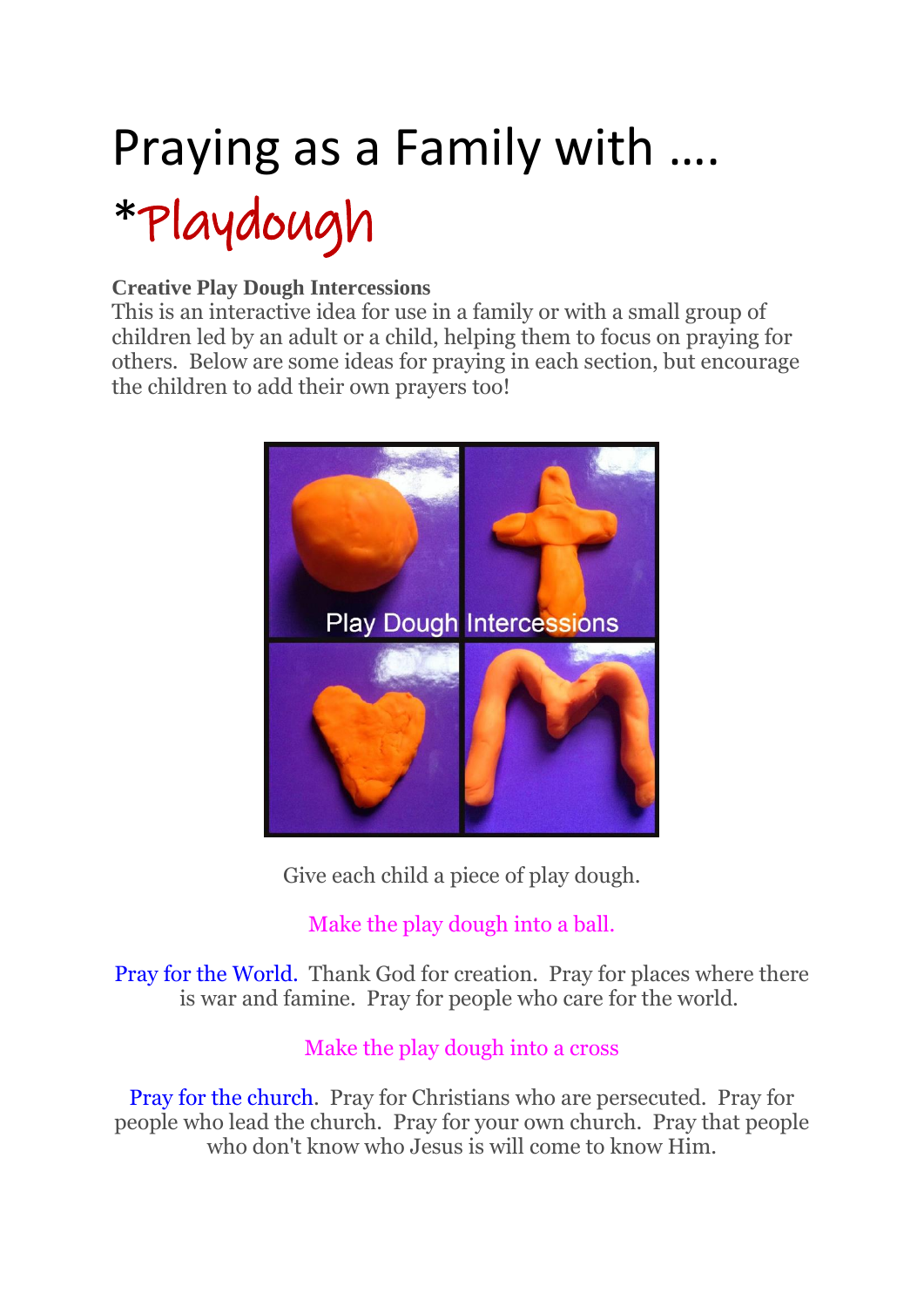### Make the Play dough into a heart.

Pray for people. Pray for families and friends. Pray for people who are ill and lonely. Pray that God will help you to bless people.

### Make the play dough into your name's initial letter

Pray for yourself. Ask God to bless you and to help you with the hard things. Thank God for the good things he has given you.



# **[Play dough world map prayers](http://flamecreativekids.blogspot.com/2014/06/play-dough-world-map-prayers.html)**

This is a very hands on and tactile way of praying!

Ask children to choose a country to pray for and give them some play dough. Put the play dough over the country on the map and mould it to fit the outline of the country, praying that God will bless the land and the people and that His kingdom will come there. In the picture, I've used a giant wall map that I didn't have to use again afterwards as the play dough can leave a sticky residue. Alternatively, you can laminate some smaller maps- maybe of different continents- and these will be able to be re-used.

Children might want to stick some sequins or plastic jewels into the play dough as a symbol of the blessing they are asking God to bring.

Have fun!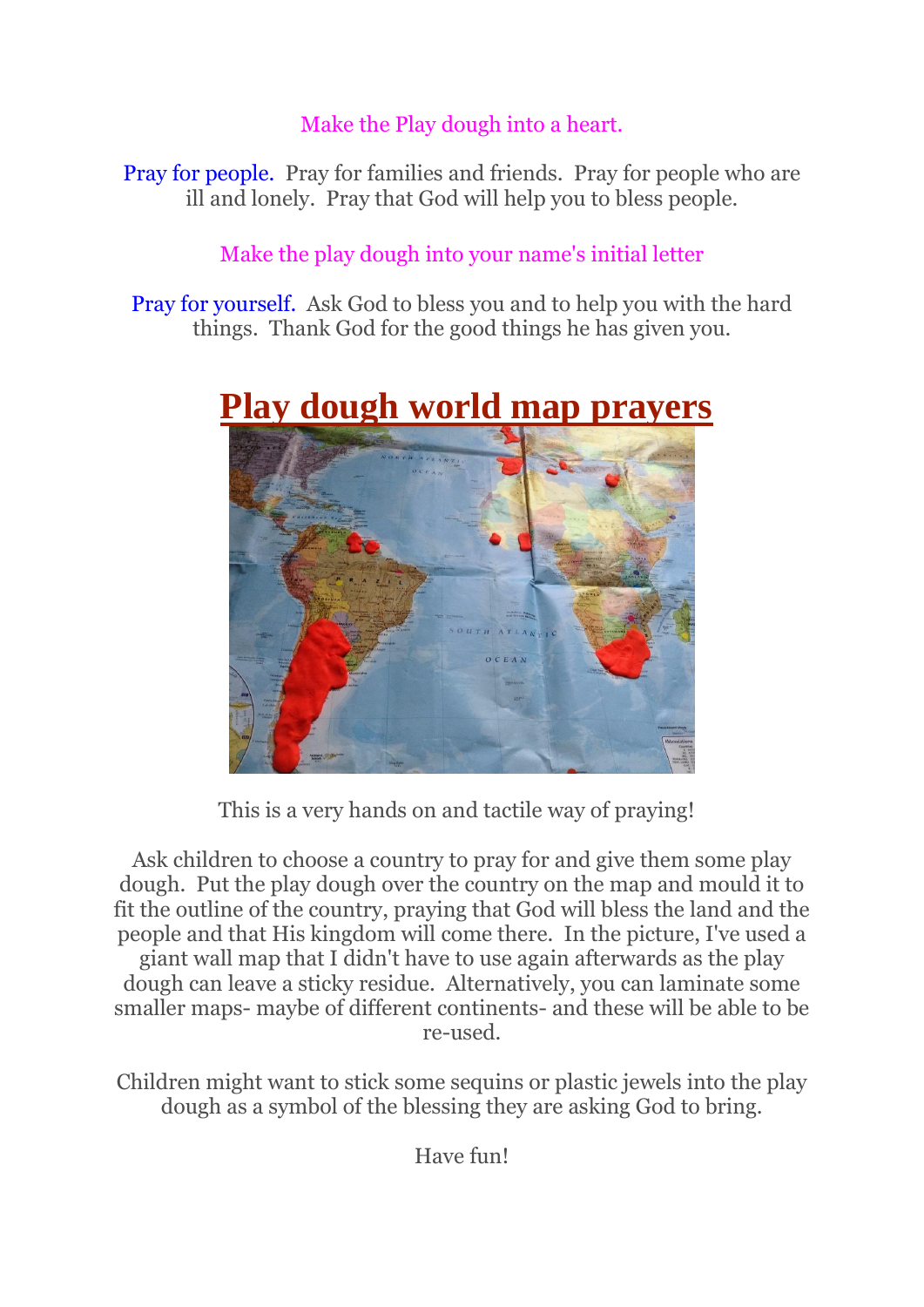# **[Play dough prayers](http://flamecreativekids.blogspot.com/2012/01/play-dough-prayers.html)**

One of our most popular prayer stations is one which involves play dough. Children shape something that they want to say Thank you to God for, say 'thank you' aloud or in their heads and then either leave it on the table for others to see or they put the play dough back for the next person. It's very interesting when a group of children choose to do this together as they have some great conversations about what they're making! We've used this in the context of saying thanks for some part of God's natural creation, or just as thanks for anything that springs to mind!

Find play dough recipes at <http://www.playdoughrecipe.org/>

# \*Pipe-cleaners

## *[Pipecleaner Intercessions](http://flamecreativekids.blogspot.co.uk/2014/10/pipe-cleaner-intercessions.html)*

I love the versatility of pipe cleaners and children seem to feel the same! They are great for playing with and they are also great for praying with...

The prayers would work well with a small group of children or in a family prayer time. Take time to talk with children about each section as you go along so that they know clearly who and what they are praying for. They will undoubtedly have lots of suggestions!